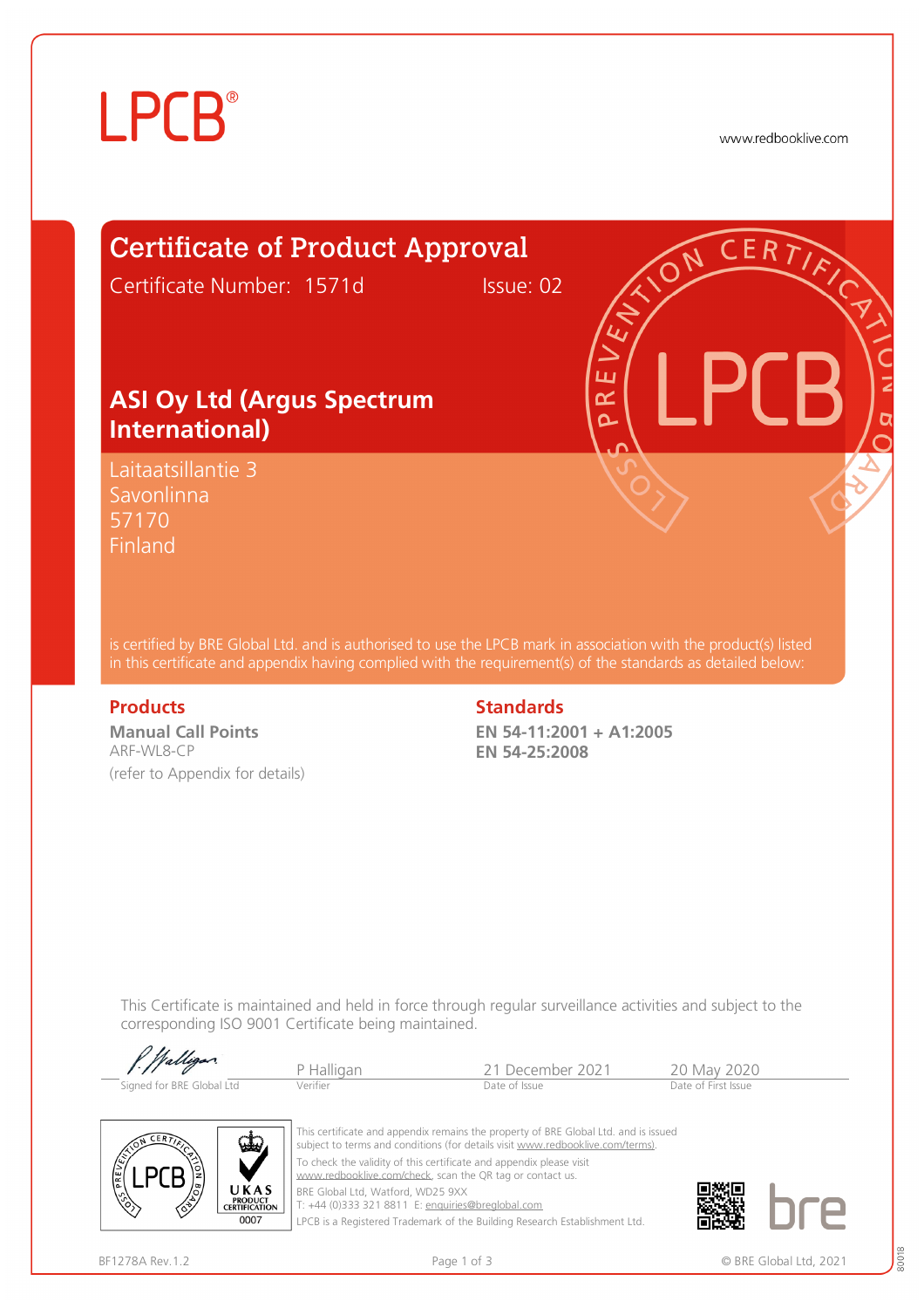# **LPCB**®

## Appendix to Certificate No: 1571d Issue: 02

### **ASI Oy Ltd (Argus Spectrum International)**

| Certified<br>Product | <b>Description</b>                                            | <b>LPCB</b><br>Ref.No. |
|----------------------|---------------------------------------------------------------|------------------------|
| ARF-WL8-CP           | Wireless Type A Indoor Manual Call Point                      | 1571d/01               |
|                      | Note:                                                         |                        |
|                      | 1. The device must be used with the following batteries only: |                        |
|                      | - Primary $-$ CR123A (3V)                                     |                        |
|                      | - Secondary - CR2032 (3V)                                     |                        |

This Certificate is maintained and held in force through regular surveillance activities and subject to the corresponding ISO 9001 Certificate being maintained.

| Walligan.                    | P Halligan                                                          | 21 December 2021                                                                                                                                                      | 20 May 2020         |
|------------------------------|---------------------------------------------------------------------|-----------------------------------------------------------------------------------------------------------------------------------------------------------------------|---------------------|
| Signed for BRE Global Ltd    | Verifier                                                            | Date of Issue                                                                                                                                                         | Date of First Issue |
| $CER$ $\overline{Y}$<br>VEW, | To check the validity of this certificate and appendix please visit | This certificate and appendix remains the property of BRE Global Ltd. and is issued<br>subject to terms and conditions (for details visit www.redbooklive.com/terms). |                     |

[www.redbooklive.com/check](http://www.redbooklive.com/check), scan the QR tag or contact us.

BRE Global Ltd, Watford, WD25 9XX

T: +44 (0)333 321 8811 E: [enquiries@breglobal.com](mailto:enquiries@breglobal.com)

LPCB is a Registered Trademark of the Building Research Establishment Ltd.

LPLB E

UKAS **PRODUCT<br>CERTIFICATION** 0007

80018